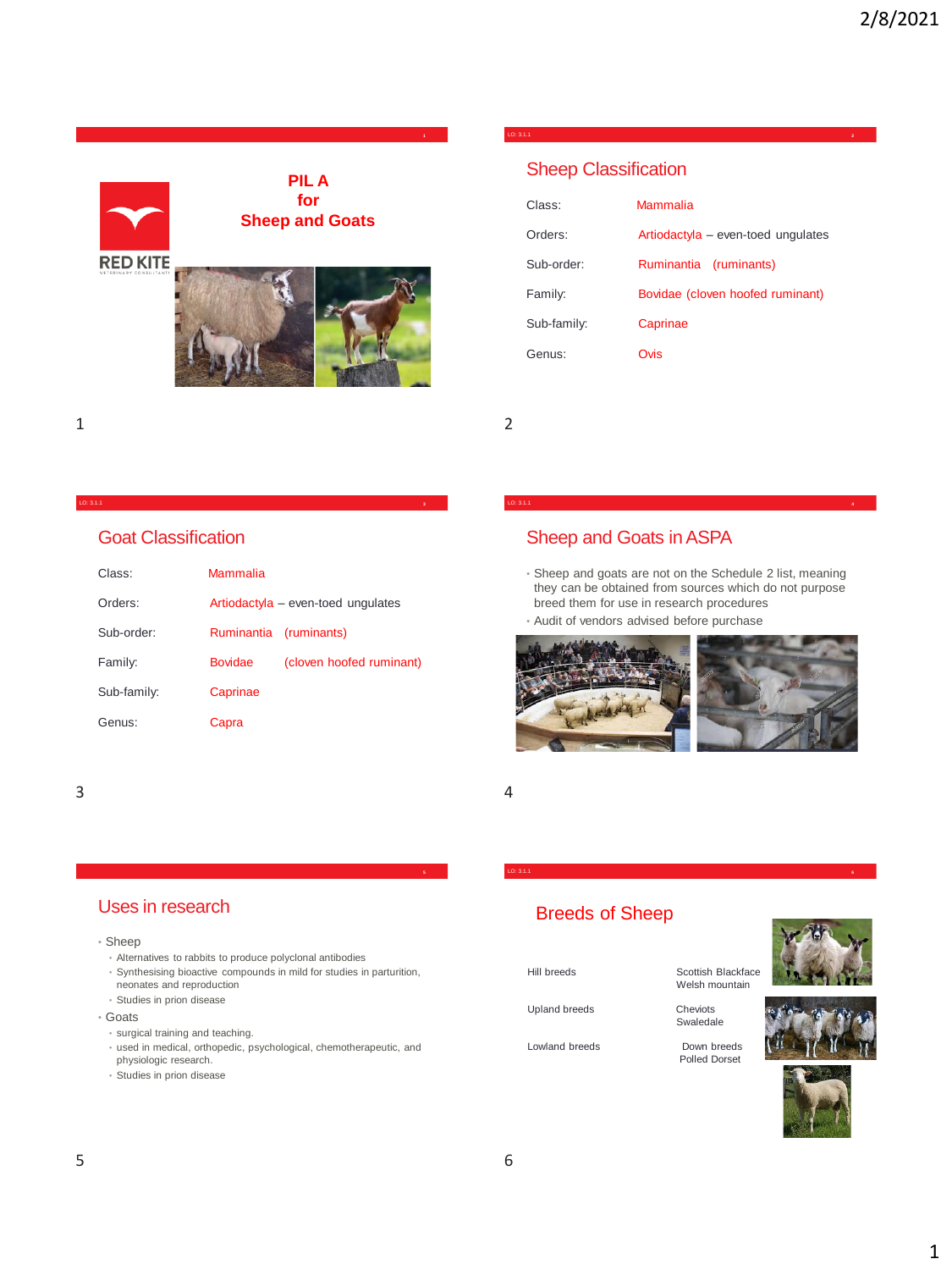### Breeds of Goat

- Milk
- Alpine
- LaMancha
- Nubian
- Meat
- Spanish
- Boar
- Skin/Wool
	- Angora • Black Bengal
	-



### Ruminant

• Definition: even-toed ungulate mammal that chews the cud regurgitated from its rumen.

LO: 3.1.1 **8**



7 8

#### LO: 3.1.1 **9**

### **Ruminants**

Sheep and goats are ruminants

As are cattle, deer, antelope and giraffe

They are closely related to camels and the South American camelids







#### LO: 3.1.1 **11**

### Digestive system







### **Ruminants** LO: 3.1.1 **10**

Strict herbivores, with a modified gastro-intestinal tract to digest the cellulose in plants

- No upper incisor teeth dental pad
- Produce copious quantities of saliva
- Large dorsum to tongue
- Unique four-chambered stomach:
- 





• Regurgitate food for secondary digestion – chewing cud



 $9 \hspace{2.5cm} 10$ 

### Digestive process

1. Plant material is initially taken into the **Rumen** where it, processed mechanically and exposed to bacteria than can break down cellulose.

LO: 3.1.1 **12**

- 2. The **Reticulum** allows the animal to regurgitate & reprocess particulate matter.
- 3. More finely-divided food is then passed to the **Omasum**, for further mechanical processing.
- 4. The mass is finally passed to the true stomach, the **Abomassum**, where the digestive enzyme lysozyme breaks down the bacteria so as to release nutrients.
	- The digestive process can take up to 100 hours!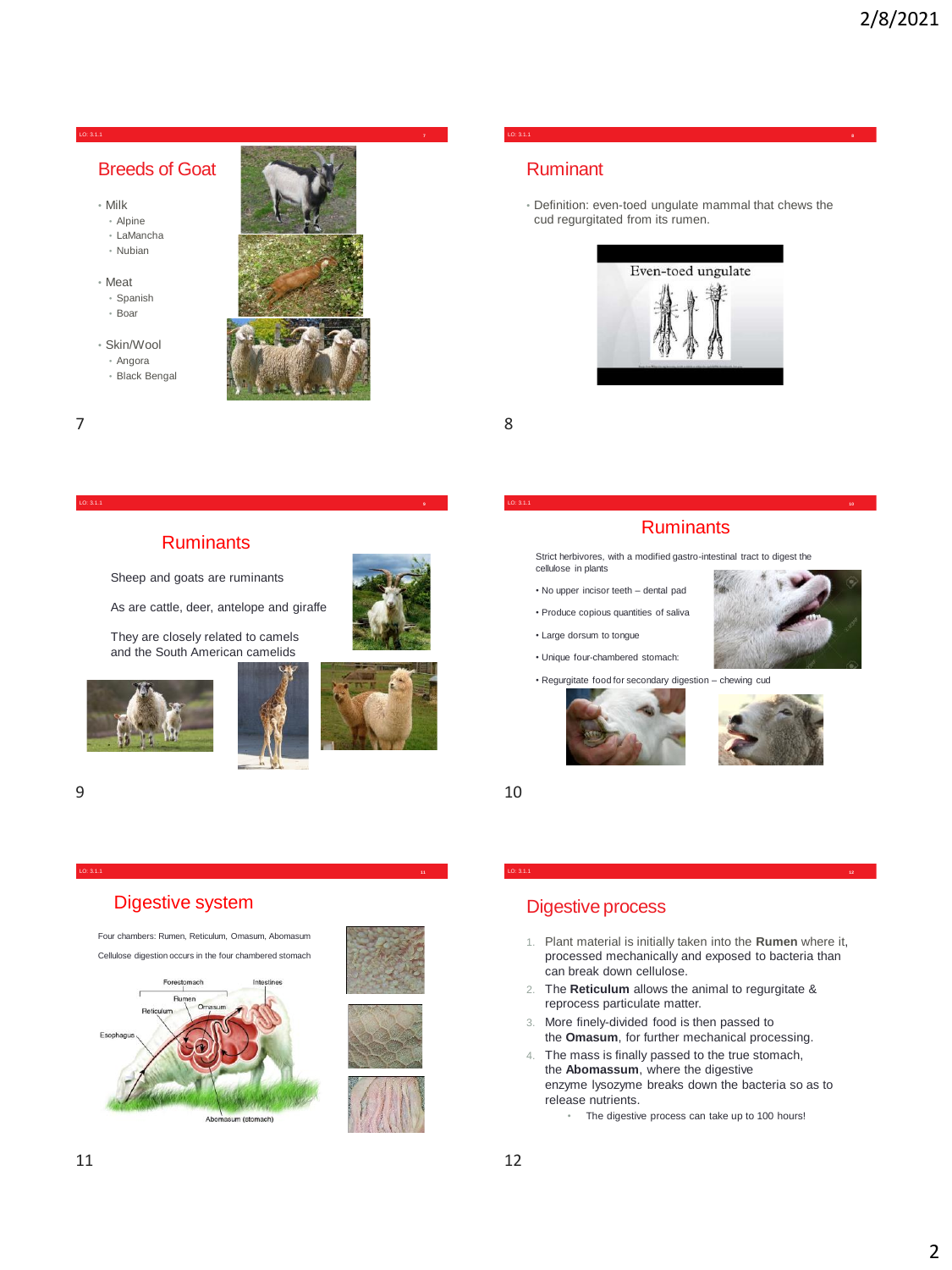#### LO: 4.10 **13**

### Sheep Reproduction

Seasonal breeders – early autumn – late winter although breed variations Oestrus every 17 days Females sexually mature 5-8 months old First mated at 6 months or 18 months of age Natural service – AI and ET rarely used Gestation length 145 days (5 months) Litter size 1-2



Breed only once a year (note Polled Dorsets)

#### LO: 4.10 **15**

### **Weaning**

- Sheep usually 14-18 weeks, but with some systems can be as early as 6 weeks (Dorsets)
- Milking herds lambed weaned at 2-4 days and reared on replacer and weaned at 4-5 weeks
- Goats kids from milking goats are often weaned at 2-4 days of age and artificially reared – weaned at 2 months





# Sheep Behavior

VERY flock conscious –usually driven together as a group

LO: 3.1.1 **17**

"Safety in numbers"



Wide visual field -~ 270°

Highly sensitive to excessive noise

When angry, will stamp front feet or head butt (especially rams!)

#### LO: 4.10 **14**

### Goat reproduction

- Seasonal breeders September to March (decreased day length)
- Oestrus every 21 days
- Males and famales become sexually mature at 6 months however most not bread until 18 month of age
- Natural service AI and ET can also be used
- Gestation length 150 days +/- 5 days
- Litter size 1-4 born in spring



Note: Pseudopregnancy 'cloudburst' – uterine and udder englargement caused by build up in fluid in uterus. Often resolved by sudden discharge of uterine fluid

 $13$  and  $14$ 

### Structure of the sheep industry

LO: 4.2 **16**

Most sheep are kept outdoors for nearly all of the year – some lambed indoors

They are predominantly found in Scotland, Wales and the West of England

Little genetic improvement in sheep breeds compared to poultry, pigs and cattle



Different responses to handling based on breed

• White-faced wool breeds have greater flocking instinct

LO: 3.1.1 **18**

- Barn raised shorter flight zone
- Pasture raised –bigger flight zone

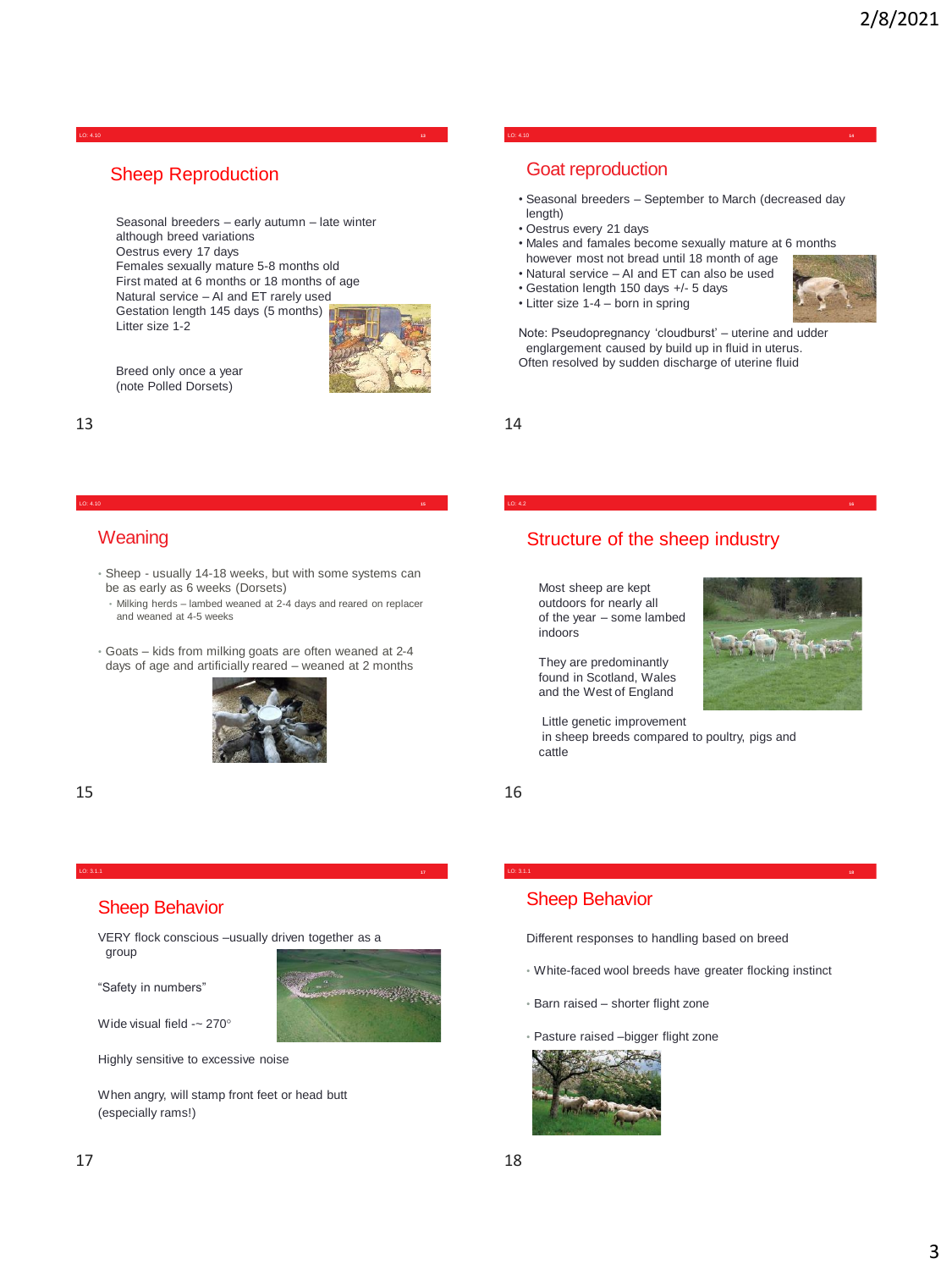#### LO: 4.7 7.1 **19**

## Sheep Restraint

• Drive flock into small pen or enclosures



- Capture animal by putting one arm around its neck and front quarters then quickly wrapping other hand around rear quarters and grabbing its tail stump (dock) or under hindlimb
- Guide animal into desired area for treatment
- NEVER grab a sheep or a mohair goat by the wool!

LO: 4.7 7.1 **21**

LO: 4.7 7.1 **23**

# Sheep Restraint

Use to examine:

Head – eyes and teeth Feet **Genitalia** Ventral abdomen

Perform routine tasks: Hoof trimming Shearing

# Goat Handling

Warning Signs!

- Hair raised along spine
- Stamping foot
- Sneezing/Snorting
- Rearing up on hind legs

# Sheep Restraint



19 20

Sheep may be restrained in a standing position

Or tipped over to a sitting position

One hand in fold of flank – turn the head away from you and pull the sheep towards you.

Goat Handling



Goats will not stay together when herded, but scatter.

LO: 4.7 7.1 **22**

LO: 4.7 7.1 **20**

Best to identify the lead goat (usually a doe) and guide her into pen - the others will follow

Goats don't tolerate rough treatment – will try to butt

Use the minimum amount of restraint necessary

21 22

### Goat restraint

Do not capture by horns: hold around the neck

Restrain against a wall/fence with your legs and hips

LO: 4.7 7.1 **24**

Useful to back the goat's hindquarters into a corner

Can straddle at the shoulders while holding its head

Never turn a goat (cf sheep)

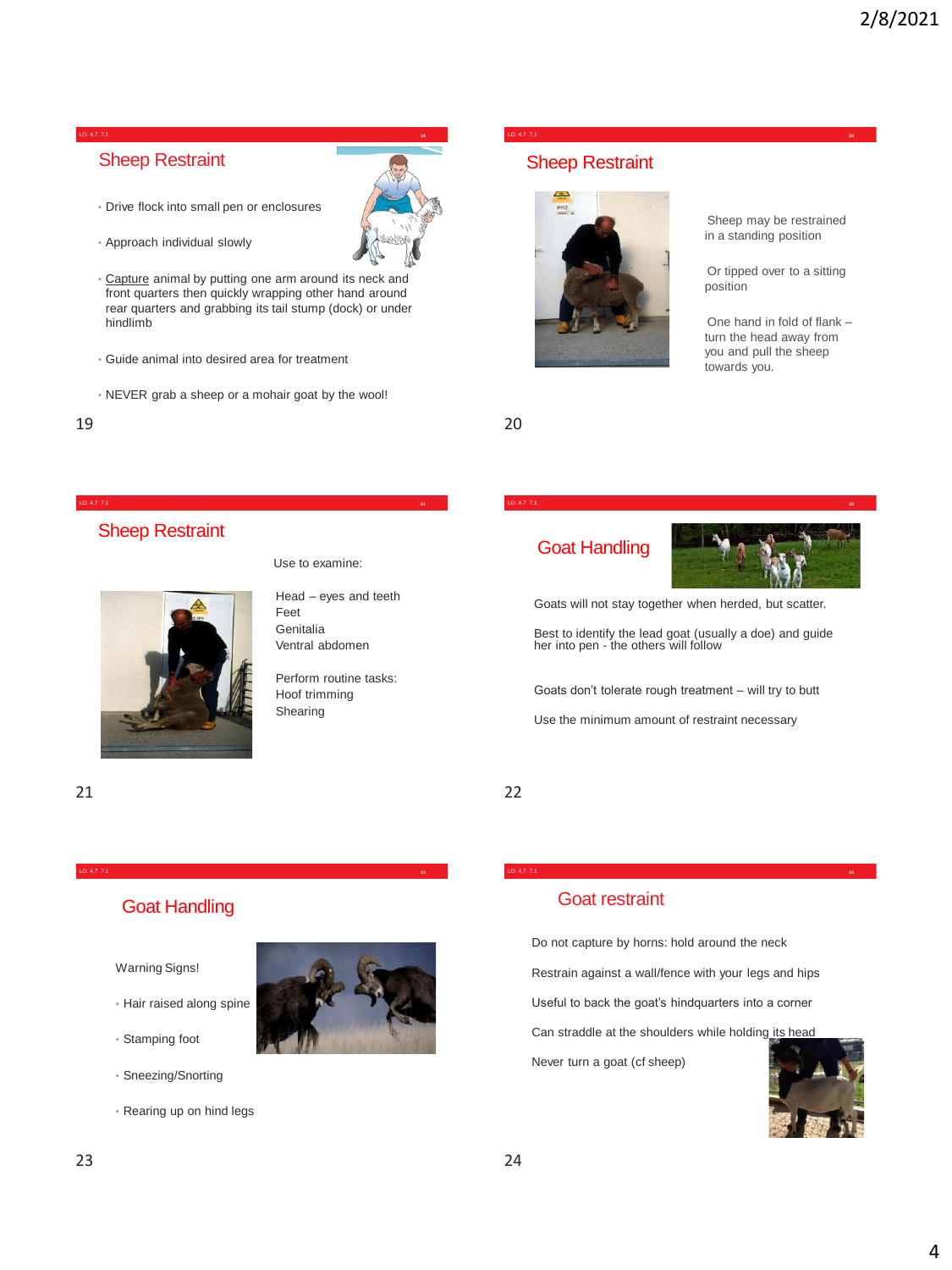

### Routine tasks

**Lambs**

Tail docking – first week of life

Castration

Worm control

External parasite control – blowfly strike

25 26

### Routine tasks

### Kids

Disbudding – vet procedure and must be done under general anaesthesia

LO: 4.1 **27**

Castration – commonly carried out at the same time as disbudding

Worm control

External parasite control

27 28

### Routine tasks

#### **Adult sheep**

External parasite control – mange and lice

LO: 4.1 **28**

LO: 4.1 **26**

Shearing

Worm control

Foot care



### Routine tasks

### **Adults**

External parasite control

Worm control

Footcare



### Housing and Care for Sheep and Goats LO: 4.2 **29**

#### **CODE OF PRACTICE FOR THE HOUSING AND CARE OF ANIMALS**

Temperature and humidity Ventilation Stocking densities Lighting Noise Feeding Bedding



### Home Office Code of Practice

LO: 4.2 **30**

| Goats and<br>sheep<br>bodyweight | Minimum floor<br>area in $m2$ when<br>housed in groups | Minimum floor<br>area in $m2$ when<br>housed singly | Minimum length<br>of feed rack or<br>trough per head in<br>metres |
|----------------------------------|--------------------------------------------------------|-----------------------------------------------------|-------------------------------------------------------------------|
| $<$ 35 kgs                       | 13                                                     | 2.0                                                 | 0.35                                                              |
| $>$ 35 kgs                       | 19                                                     | 2.8                                                 | 0.35                                                              |

Temperature: 10-24<sup>0</sup>C

Relative humidity: 45 – 65%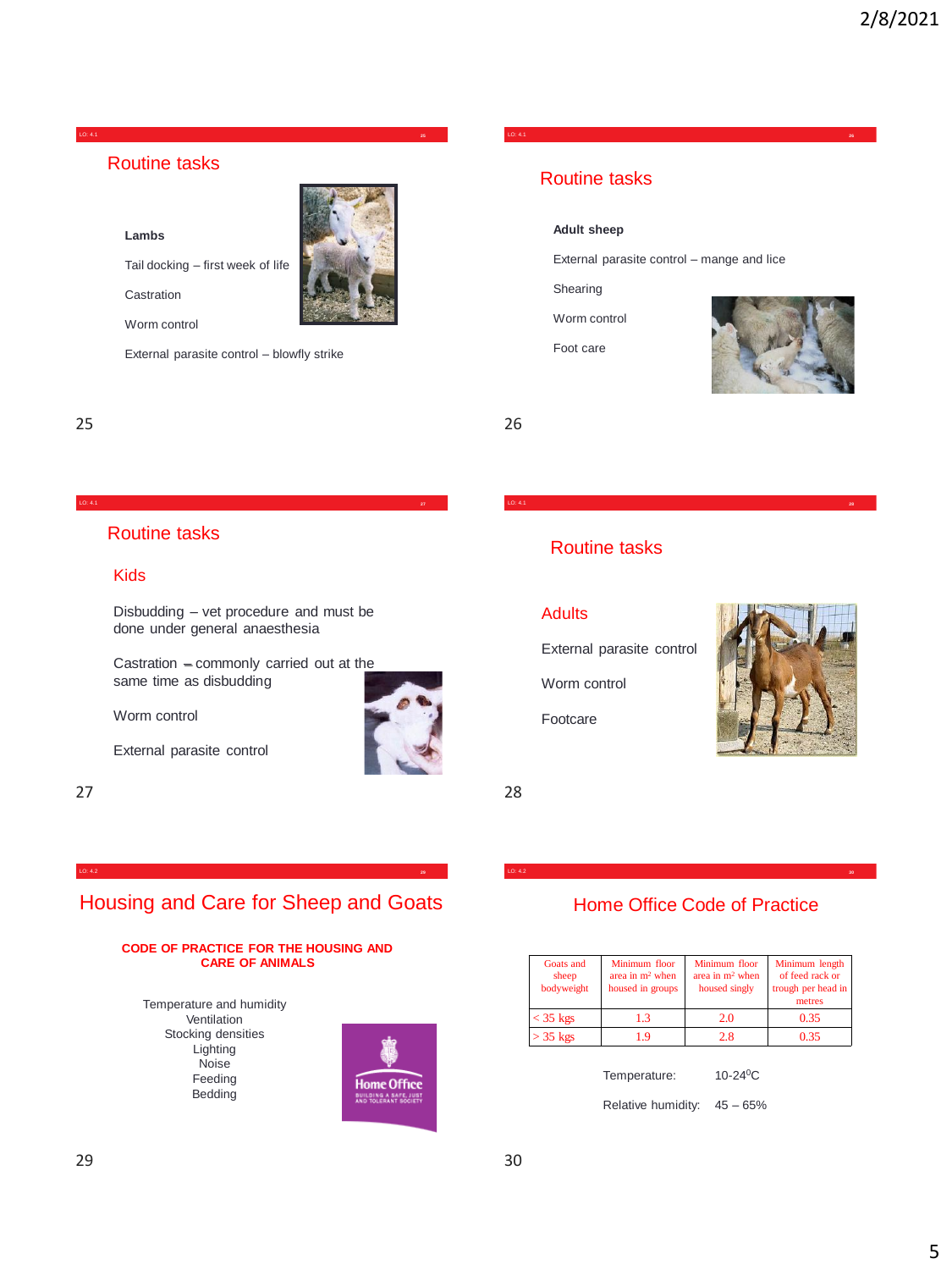LO: 4.2 **31**

### Housing - sheep

- Survive well outdoors susceptible to heat stress
- Social animals so should be kept in groups within sight and sound of each other
- Don't mix horned and polled sheep to minimise bullying
- Horned sheep need more space to be housed together



### 31 32

#### LO: 3.1.5 **33**

### Sheep feeding

- Strict herbivores add lib fodder needed
- When lambing ewes need extra energy from cereal based concentrates – care with copper concentration
- Winter feed silage, hay, turnips, kale
- For indoor feeding must have sufficient room to feed simultaneously
- Reduced mesh size promotes more grazing
- Water ad lib prefer flowing water cf static tanks



33 34

### Housing - goats

- Less hardy than sheep dislike rain so should be provided with sheltered area
- Social animals so need to group housed within sight and sound of each other

LO: 4.2 **32**

• Don't mix horned and polled goats to minimise bullying • Horned goats need more space to be housed together



### Goat feeding

- Strict herbivores ad lib fodder needed
- Primarily browsers rather than grazers like sheep and goats

LO: 3.1.5 **34**

- Very inquisitive and will eat anything at a height!
- Feeders preferably kept at a height to promote browsing
- When kidding does need extra energy from cereal based concentrates – care with copper concentration
- Fresh clean ad lib water



### Environmental Enrichment - sheep

LO: 4.2 **35**

- Difficult flock animals so always keep in groups
- Ad lib fodder allows natural grazing behaviour
- Deep straw bedding allows foraging behaviour
- Enrichment balls tend to be of limited value in sheep
- The provision of rock salt licks is both an enrichment and helps to prevent urolithiasis in males





## Environmental Enrichment - Goats

LO: 4.2 **36**

- More inquisitive and independent than sheep
- Social animals so should be group housed
- Provision of ad lib roughage at head height allows natural browsing behaviour
- Provision of a raised area goats are natural climbers
- Toys suspended from height goats are inquisitive
- Respond well to human contact

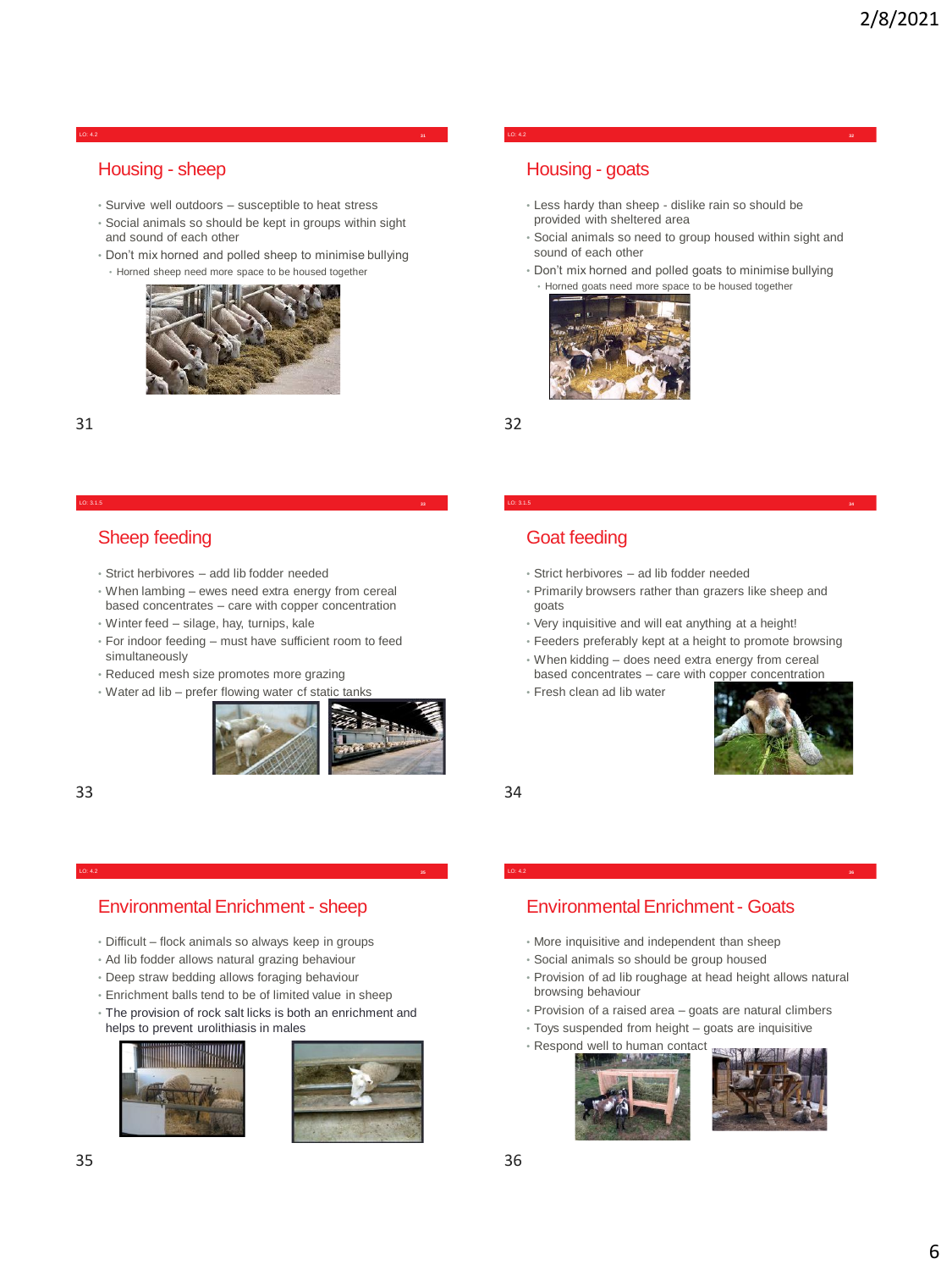### Health status

- Conventional unknown health status
	- "high" health status

LO: 5.2 **37**

- Health checks
- 1) History
- 2) Clinical examination body condition score
	- appearance lameness breathing diarrhoea
- 3) Laboratory tests blood, faeces, skin scraping

LO: 5.2 **39**

#### $37$  38

### Assessing health: Goats

| <b>Rectal Temperature</b> | 38.5 C          |
|---------------------------|-----------------|
| Respiratory rate          | 15-25 / minute  |
| Heart rate                | 70-135 / minute |
| Blood volume              | 60ml/kg         |

• Check limbs/feet

- Check eating/drinking/urinating/defaecating
- Check weight or BCS
- Check skin
- Rectal examination if required



39 40



# Assessing Health: Sheep

| <b>Rectal Temperature</b> | 39.0 C          |
|---------------------------|-----------------|
| Respiratory rate          | 12-20 / minute  |
| Heart rate                | 60-120 / minute |
| Blood volume              | 60ml/ka         |
|                           |                 |

- Check limbs/feet
- Check eating/drinking/urinating/faeces

LO: 5.2 **38**

- Check weight or BCS
- Check skin
- Rectal examination if required



Signs of pain – sheep and goats

• Prey species so will not often show signs of pain until disease is advanced

LO: 5.2 **40**

- Reduced feed intake and rumination **no chewing cud**.
- Licking, rubbing or scratching painful areas.
- Reluctance to move.
- **Grinding their teeth** and curling their lips.
- Altered social interactions.
- Changes in posture to avoid moving or causing contact to a painful body area.
- Sheep facial grimace



## Signs indicating system affected

Respiratory - Coughing and sneezing, Ocular-nasal discharge, Raised temperature, Increased respiratory rate

LO: 5.2 **42**

- Gastrointestinal chronic weight loss, diarrhoea, dehydration, low temperature (common in calves)
- Locomotor lameness, feet abrasions, interdigital dermatitis

Nervous – tremor, head-tilt, circling, seizures

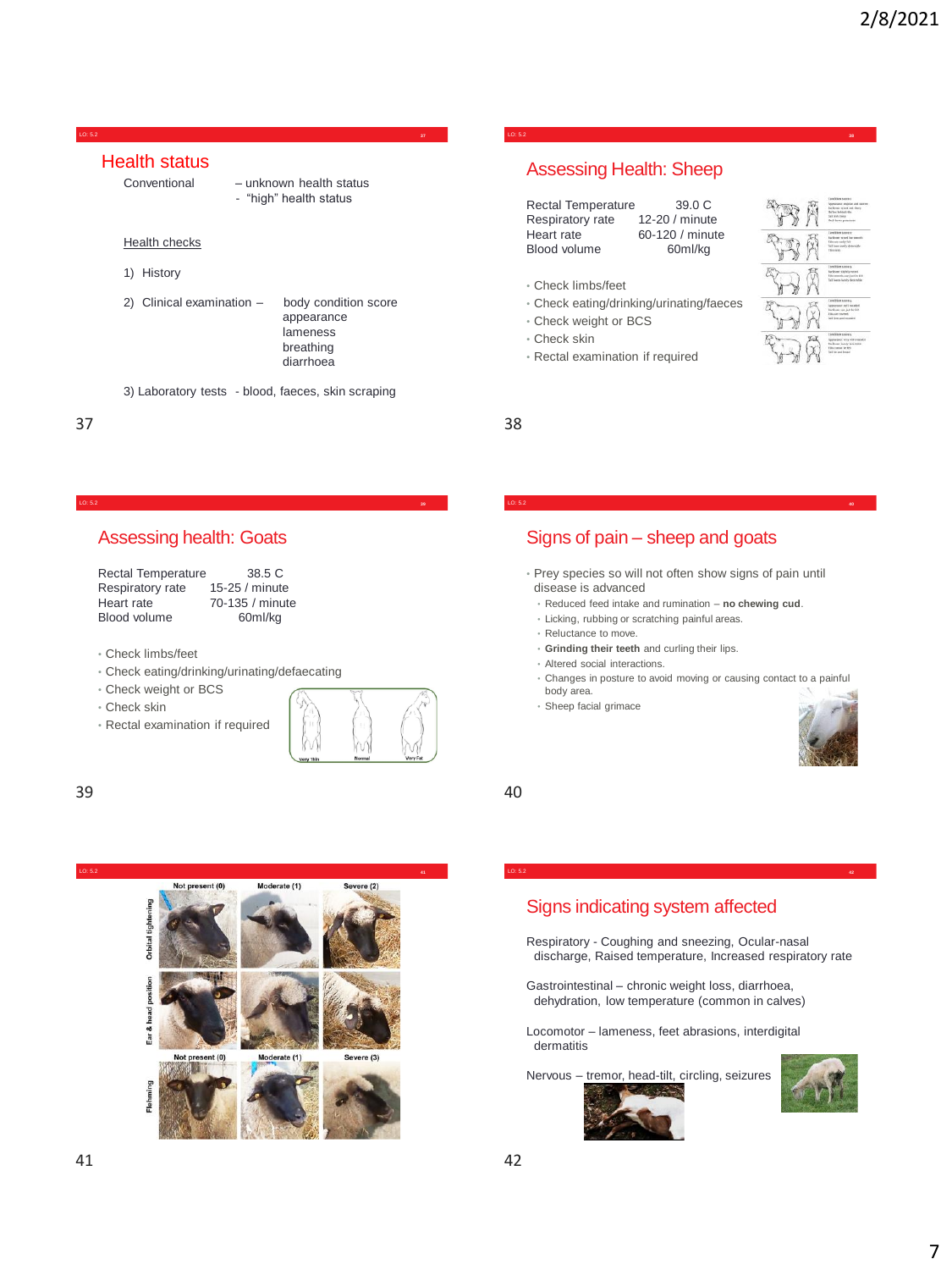### Mucous membranes

#### **Colour**

Pink normal<br>Red inflame Red inflamed<br>White anaemic anaemic Yellow jaundiced Purple septicaemic<br>Blue cyanotic cyanotic



# Notifiable diseases - sheep

• A **notifiable disease** is any disease that is required by law to be reported to government authorities. • REPORT TO DEFRA

LO: 5.2 **44**

#### • Examples:

- Anthrax
- Brucellosis
- Bluetongue
- Foot and Mouse disease
- Scrapie



43 44

### Notifiable diseases - goats

• A **notifiable disease** is any disease that is required by law to be reported to government authorities. • REPORT TO DEFRA

LO: 5.2 **45**

• Examples: • Anthrax



- Bluetongue
- Foot and Mouse disease • Goat pox
- 
- Contagious agalactia
- Pest des petits ruminants



#### 45 46

# Common Ovine diseases

- Skin diseases Orf, ectoparasites (lice, mites)
- Respiratory diseases pasteurellosis,
- GI diseases viral, bacterial, parasitic
- Reproductive metritis, abortion, mastitis, twin lamb disease

LO: 5.2 **47**

- Neurological tetanus, botulism,
- Locomotor foot rot (common), contagious ovine dermaititis





### Zoonotic Diseases

| Skin:                 | Orf,                          |  |
|-----------------------|-------------------------------|--|
| Abortion:<br>(common) | Chlamydophilia, Toxoplasmosis |  |

| Digestive: | Cryptosporidia, Campylobacter,         |                |
|------------|----------------------------------------|----------------|
|            | Salmonella, E coli O157                |                |
|            | Respiratory: Tuberculosis (goats only) | $\overline{a}$ |
| Other:     | Leptospirosis                          | $-50$          |

LO: 5.2 **46**

### Common Caprine diseases

- Skin diseases Orf, ectoparasites (lice, mites)
- Respiratory diseases pasteurellosis,
- GI diseases viral, bacterial, parasitic, MAP
- Reproductive metritis, abortion (EAE, Toxo), mastitis, twin lamb disease

LO: 5.2 **48**

• Neurological – tetaus, botulism,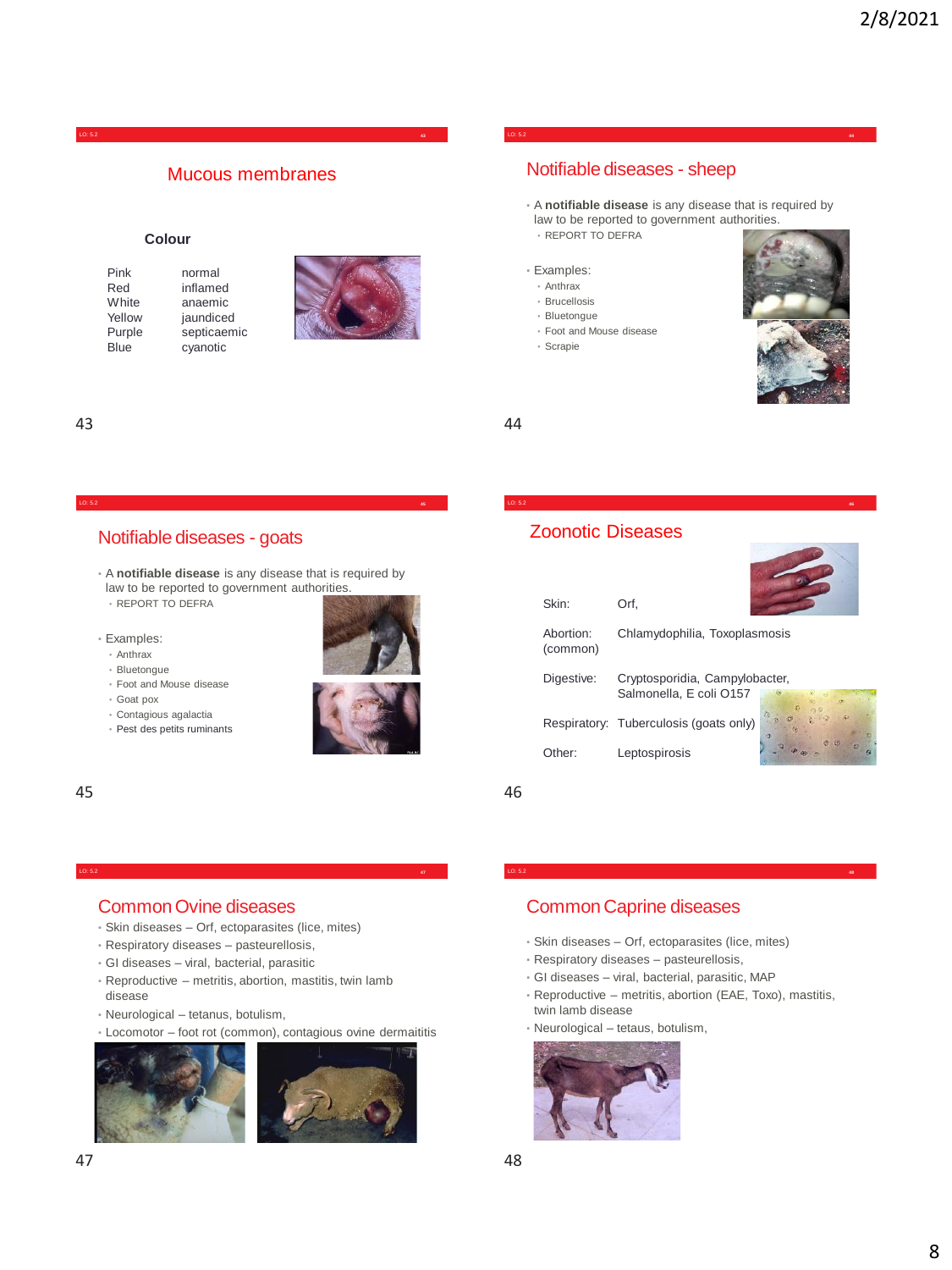LO: 5.2 **49**

### Disease prevention

#### Sheep Vaccines

Clostridial diseases – 10 diseases (tetanus etc.)

Pasteurellosis

Abortion agents (EAE and Toxoplasmosis)

Foot rot

Contagious pustular dermatitis (Orf)

49 50

### Minor Procedures

LO: 8.1 & 7.5 **53**

### Administration of substances

- Oral
- Subcutaneous
- Intramuscular
- Intravenous
- Intranasal
- Intraperitoneal



51 52

# Minor Procedures





### Goat vaccinations

• Only 2 licences – Clostridium perfingenes & Tetanus

LO: 5.2 **50**



Injection sites



# Needle selection:

- Influencing factors:
	- Age young v adult
- Route of administration IM (longer) v subcutaneous (shorter)

LO: 8.1 & 7.5 **54**

• Viscosity of liquid to be injected

| Aqe                |                               | Needle Length              |                           |  |
|--------------------|-------------------------------|----------------------------|---------------------------|--|
|                    | Gauge                         | Intramuscular<br>injection | Subcutaneous<br>injection |  |
| eΔ<br>weeks<br>old | 20 to 22 1/ <sub>2</sub> inch |                            | 1/ <sub>2</sub> inch      |  |
| 4 to 16<br>weeks   |                               | 20 to 22 5/8 to % inch     | 1/ <sub>s</sub> inch      |  |
| 4 to 6<br>months   | 20 to 22 1 inch               |                            | % inch                    |  |
| > 6<br>months      | 18 to 20<br>to $22$           | 1 inch                     | % inch                    |  |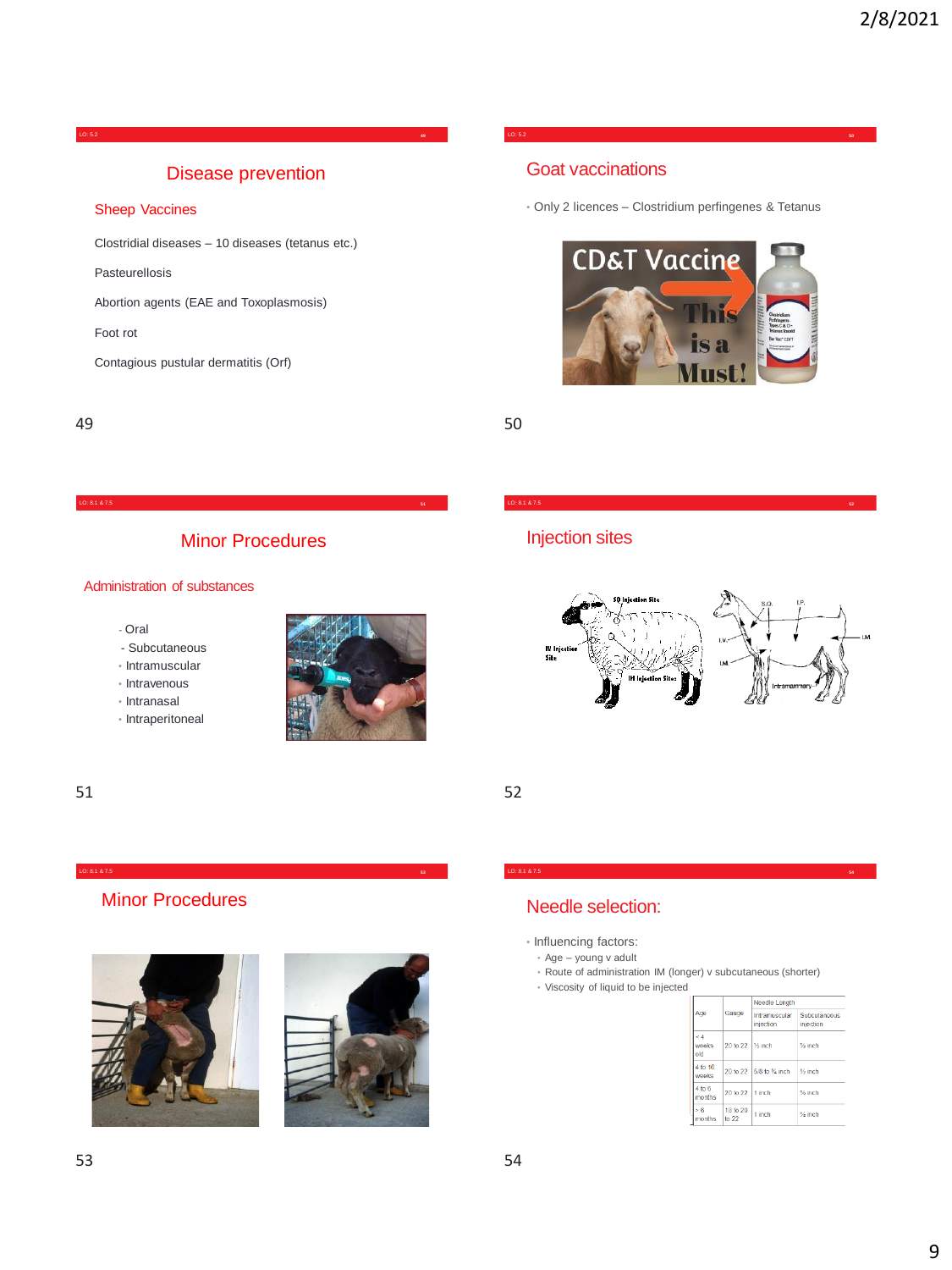Anaesthesia



55 56

LO: 5.2 **57**

# General Anaesthetic risks in Ruminants

Inhalation pneumonia: Regurgitation **Salivation** 



on Posterior Vena Cava

Bloat: Build up of rumen gases Impaired respiration: Weight of abdominal viscera on diaphragm Impaired venous return: Weight of abdominal viscera

 $57$  58

LO: 20.6 **59**

### Anaesthesia

- Sedation Diazepam
	-

Induction – Alfaxalone/propofol

Maintenance – Isoflurane

Note ketamine + alpha 2 does not provide good surgical anaesthesia in ruminants so is best avoided.



### LO: 20.6 **56**

## Local/regional anaesthesia

- Used in combination with sedation in sheep
- Goats (especially kids) very sensitive to local anaesthetic agents and overdose easy – not often used



Pre-GA considerations

- Acclimatisation check local rules
- Health check
- Fasting controversial some recommend 24 hours

LO: 5.2 **58**

- Pre-medication useful in ruminants
	- Diazepam, Midazolam, Acepromazine
	- Xylazine not recommended cf cattle due to narrow safety index



## Intra-operative considerations

- Positioning: flat, padded area
- Ventilation often used due to weight of rumen conents pressing on diaphragm
- Heat source
- Rumen tubes release gas build up.
- Fluid support
- Monitoring pulse oximetry, capnorgraphy, Blood pressure measurement

**60**